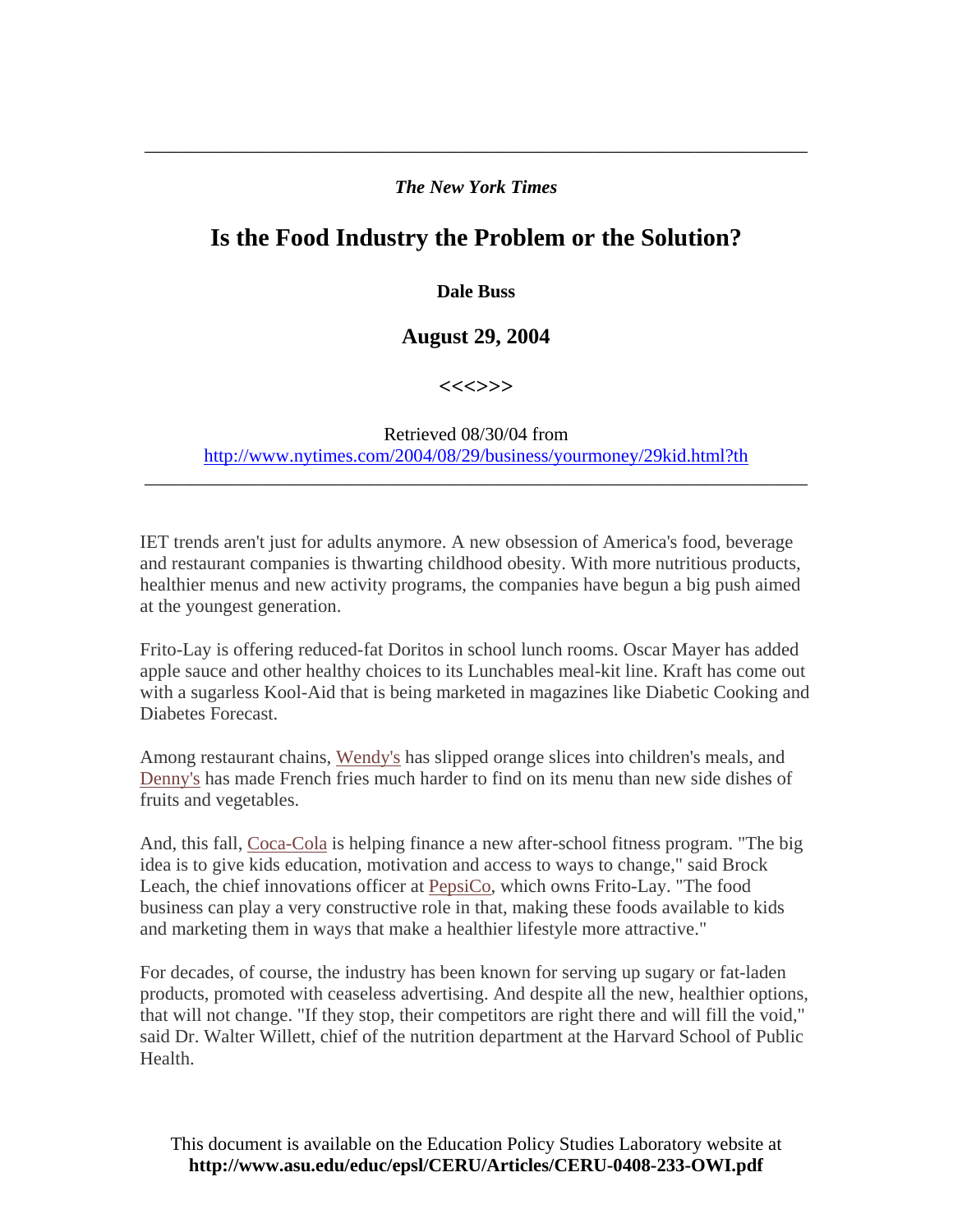Critics say these companies are taking a new direction only to escape or mitigate possible court verdicts that could blame the food industry for the fact that about 15 percent of American youth now are plumper than they should be, more than double the proportion of 25 years ago. "There are hordes of lawyers looking at the industry's marketing practices in a way that's never happened before," said Marion Nestle, a nutrition professor at New York University.

Food, drink and restaurant executives are quick to place blame on video games, television watching and the recent decline of physical education programs in schools.

"Blaming industry is not going to get us any closer to a solution," said Richard Martin, a spokesman for the Grocery Manufacturers of America. "The only way to get there is to work collaboratively, not by pointing fingers."

Even more important, according to nutritionists and child psychologists, is the confounding truth that parents - whether distracted, oblivious or both - are ultimately to blame for what their children eat. "Parents were created for that function," said Dan Jaffe, executive vice president for government relations at the Association of National Advertisers, an organization based in Washington whose members include food companies. "I don't know of any little child who jumps in the car and drives to a supermarket and buys their own food."

So the industry is trying to shake up both generations. Subway restaurants, for example, have new 30-second commercials, aimed at adults, that highlight the weight-loss success stories of three real children. The \$20 million national campaign does not mention Subway products and refers to the chain primarily with shots of the children with Jared Fogle, who lost 250 pounds while eating mostly Subway sandwiches.

But there were obstacles along the way for Subway, which is based in Milford, Conn. Critics inside the company found the background choral music too ponderous and reminiscent of political advertising, so the advertising agency Fallon Worldwide changed to a lighter, more inspirational tone. At first, the ads mentioned the actual number of pounds each youngster had shed, but officials of the American Heart Association, which was consulting on the project, balked and suggested that the spots focus more on the fact that the children felt better.

Then standards executives at two networks refused at first to broadcast the ads. "They felt as though Jared represented an extreme weight loss and that we shouldn't teach kids that they needed to have an extreme loss like that," said Chris Carroll, senior vice president for marketing at Subway's franchise-marketing group. "I didn't think we should back off, though, because kids' obesity is a real issue. And we didn't." Instead, it added disclaimers that spelled out the complexity of children's weight loss.

Innovative Candy Concepts Inc., based in Atlanta, has gone further, replacing its entire main product line, Too Tarts, with a new brand called Too Tarts Smart Choice, which contains only fruit juice as sweeteners and up to 60 percent fewer calories than the

This document is available on the Education Policy Studies Laboratory website at **http://www.asu.edu/educ/epsl/CERU/Articles/CERU-0408-233-OWI.pdf**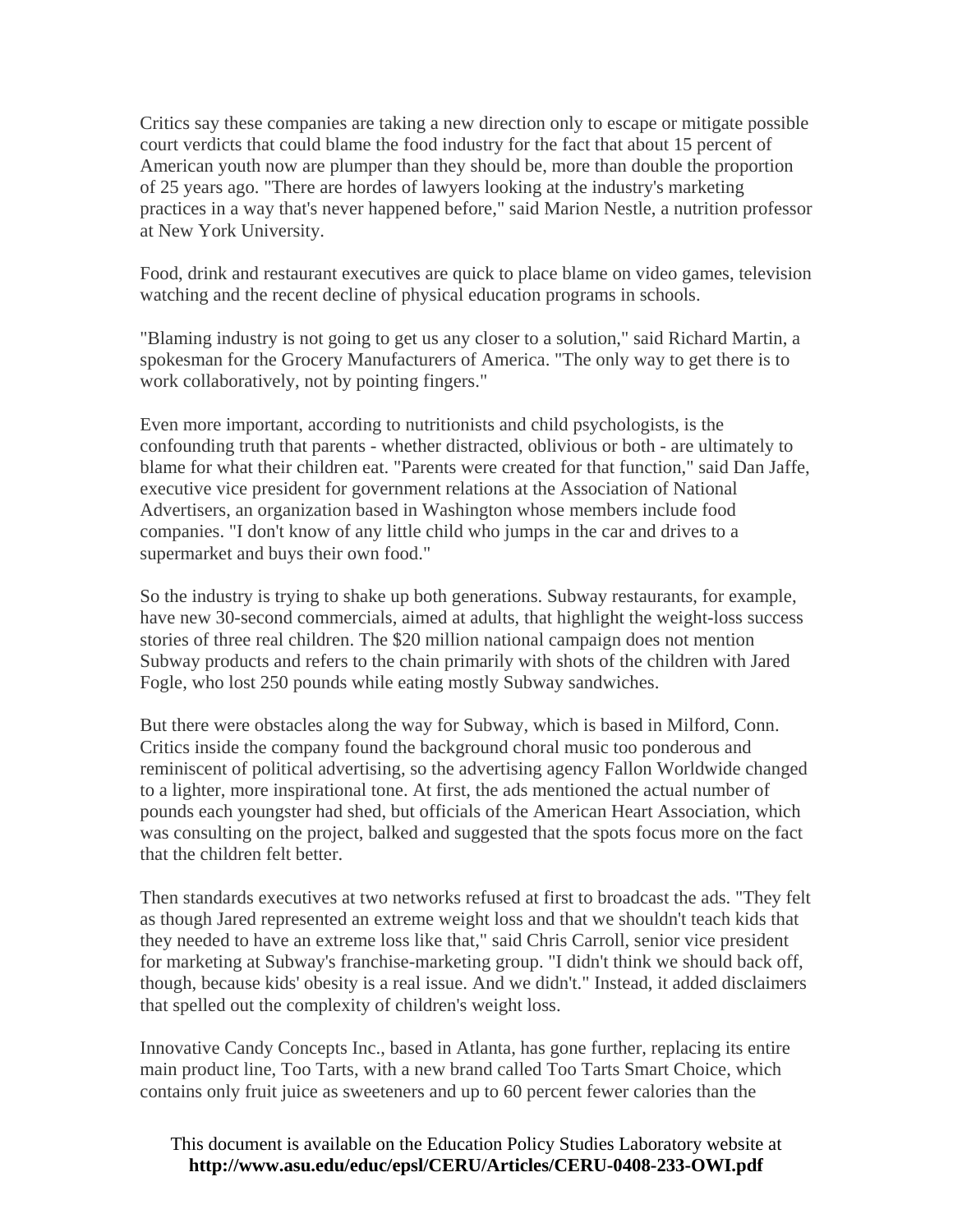original. The company's chief executive, Armand Hammer (not related to the oil company executive of the same name), said he was motivated in part by a twinge of guilt last year at distributing sugar-laden products to his own grandchildren.

"For us to make that kind of statement, we thought, was responsible and would be well accepted," said Mr. Hammer, whose company is donating 5 percent of net earnings from the new line to the American Diabetes Association. "And we were hoping that by doing so, we would make sort of a mission statement for the industry."

PepsiCo has also changed focus. Some 56 percent of the growth in its North American revenue in the first half of this year came from fare that PepsiCo defines as healthful, like Quaker Oats cereals, Gatorade sports drinks, Aquafina bottled waters and baked and reduced-fat Frito-Lay snacks. The company has started a program called Smart Spot, in which healthier products across all its brands carry a green logo.

Yet the way some critics see it, PepsiCo has a lot to change, considering the role that soft drinks and high-calorie salty snacks have played in childhood obesity. And while the practice has declined recently, they also note that some Pepsi bottlers still make big cash payments to win exclusive on-campus vending contracts from school districts that may be short on money.

Mr. Leach said Pepsi had embraced the idea that "it's in our interest for kids to be able to make sustainable health choices." Last year, Pepsi introduced 30 reduced-calorie products that are sold at schools, like SoBe Synergy, which is 50 percent fruit juice and has fewer calories than all-juice alternatives. The Quaker Oats division is test-marketing a flavored-milk product called Chillers that is sweetened without sugar and has vitamins and minerals added. Frito-Lay has reformulated its snack-food recipes to eliminate nearly all trans-fats, which contribute to coronary problems like blocked arteries. And PepsiCo said it had placed 17,000 new Aquafina and Gatorade vending machines in schools last year.

Like Coca-Cola, Kraft, McDonald's and others, PepsiCo is also aiming to make children more active. Gatorade, for example, is working with the University of North Carolina on ideas that include simple things like promoting construction of more sidewalks where children can play. And PepsiCo has committed \$2 million a year for three years to an inschool program beginning this fall called Balance First, whose goal is to have 2.5 million students eat 100 fewer calories each day and burn off 100 calories more, mainly through walking; several hundred elementary schools around the country have committed to introducing the program through science or health classes.

"The idea is to prevent kids from accumulating that excess one or two pounds each year," said James O. Hill, a professor at the health sciences center of the University of Colorado, who developed Balance First. "We can look at the industry as the enemy," he added, "but we're only going to change this problem with kids if we actually engage the private sector in helping."

This document is available on the Education Policy Studies Laboratory website at **http://www.asu.edu/educ/epsl/CERU/Articles/CERU-0408-233-OWI.pdf**